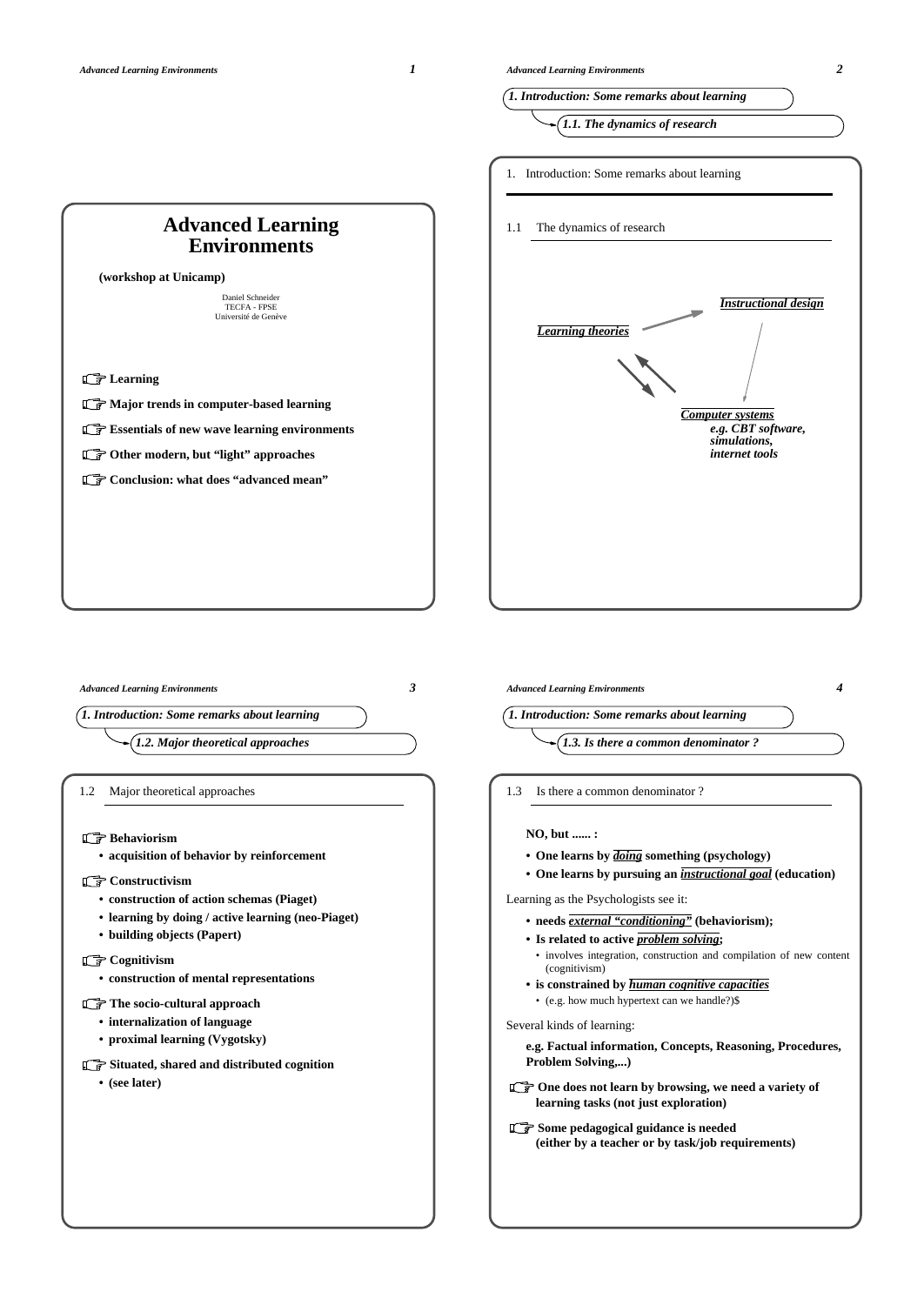*1.4. The complexity of learning*

1.4 The complexity of learning

| A: Types of learning (according to Kearsley 1993): |  |  |
|----------------------------------------------------|--|--|
|                                                    |  |  |

- **Attitudes:**
- Disposition or tendency to respond positively or negatively ....
- **Factual Information (Memorization):**
- Processing of factual information and remembering .....
- **Concepts (Discrimination):**
	- Concept learning encompasses learning how to discriminate and categorize things
- Concept formation is not related to simple recall, it must be constructed.
- **Reasoning (Inference, Deduction):**
- thinking activities that involve making or testing inferences, closely related to problem-solving and creative behaviors".
- **Procedure Learning:**
- .... being able to solve a certain task by applying a procedure.
- **Problem solving:**
- .... involves the identification of subgoals and the use of methods (especially heuristics) to satisfy the subgoals.
- **Learning Strategies:**
- .... can be learned to some extent only !
- **Sensory-Motor:**

## *1. Introduction: Some remarks about learning*

## *1.4. The complexity of learning*

B: Cognitive task behaviors (Kearsley)

- **Searching for/receiving information (detects, observes, inspects, identifies, reads, surveys)**
- **Processing information (categorizes, calculates, codes, itemizes, tabulates, translates)**
- **Problem-solving (analyzes, formulates, estimates, plans)**
- **Decision-making (examines, chooses, compares, evaluates)**
- **Communication (advises, answers, directs, informs, instructs, requests, transmits)**
- **Sensory-motor processes (activates, adjusts, connects, regulates, tracks)**
- **By combining those two kinds of typologies one can imagine the "haystack" Instructional Design theory is faced with when trying to operationalize how to learn what.**

*Advanced Learning Environments 7*

*2. Major schools & trends in computer-based learning*

*2.1. Educational software (overview)*

2. Major schools & trends in computer-based learning

2.1 Educational software (overview)





**GUIDANCE by agents Experts Tutors TRAINING Statistics Construction of experiments by exercice PYRAMID ? 3 political styles: directed mixed open difficult easy**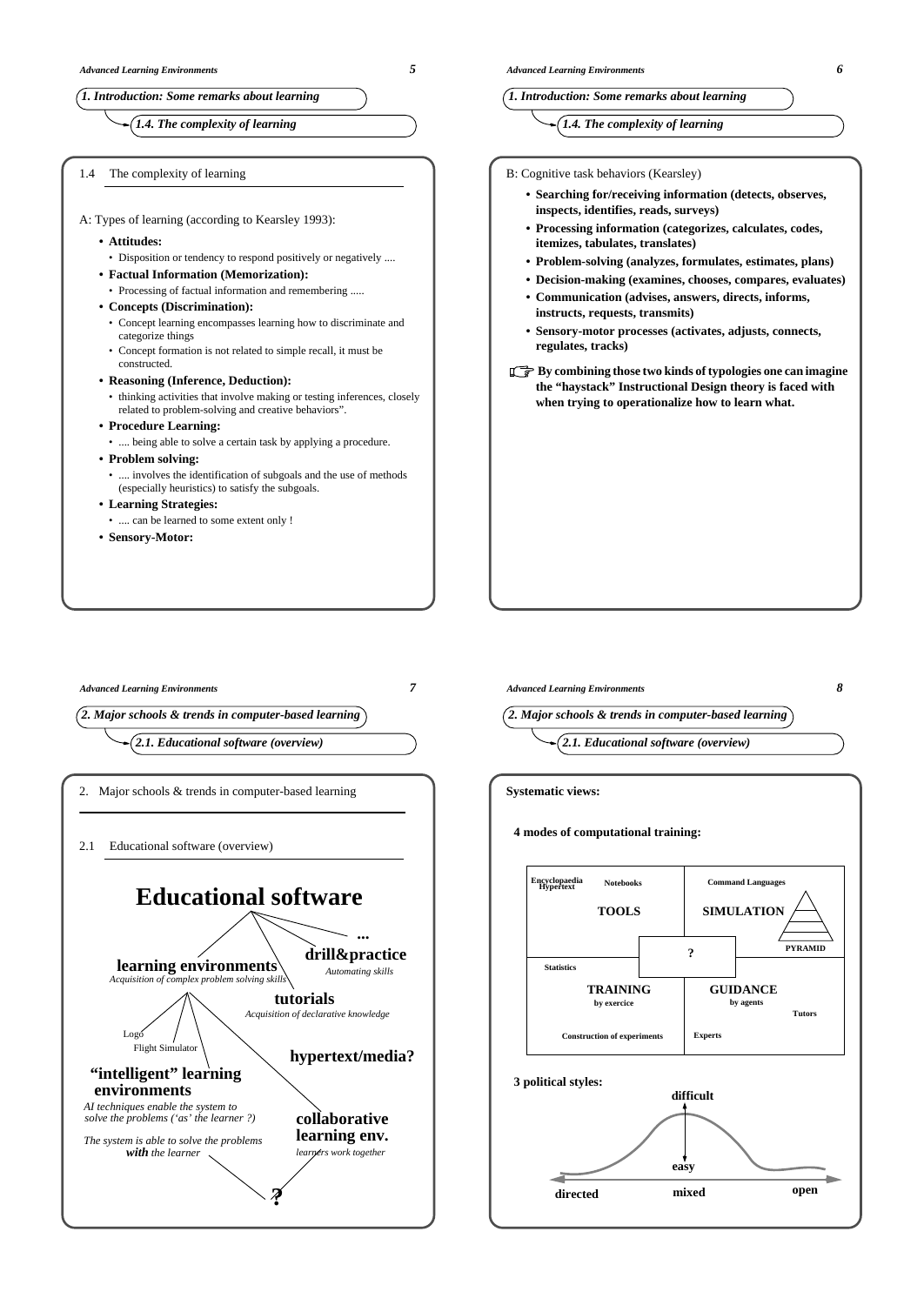









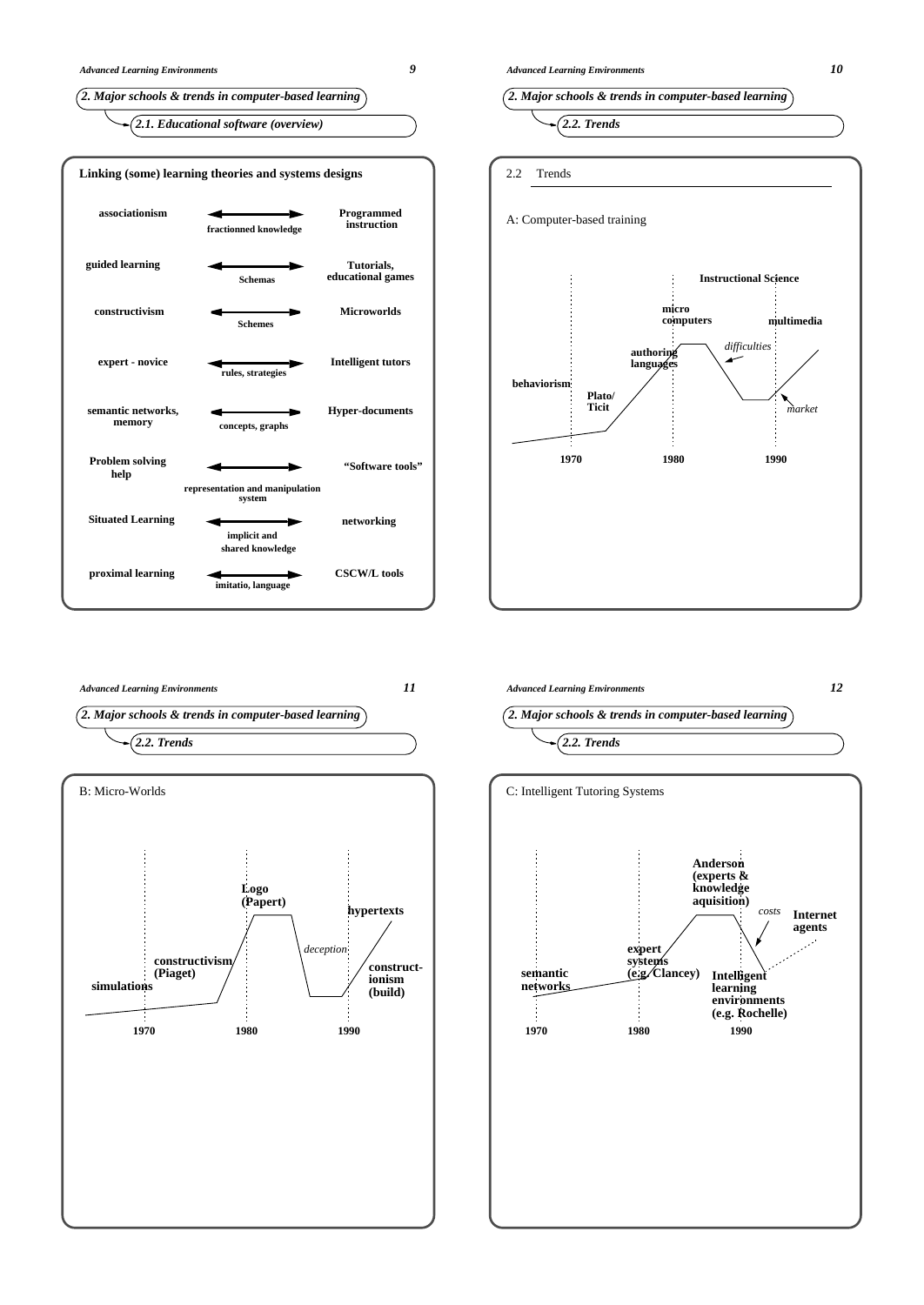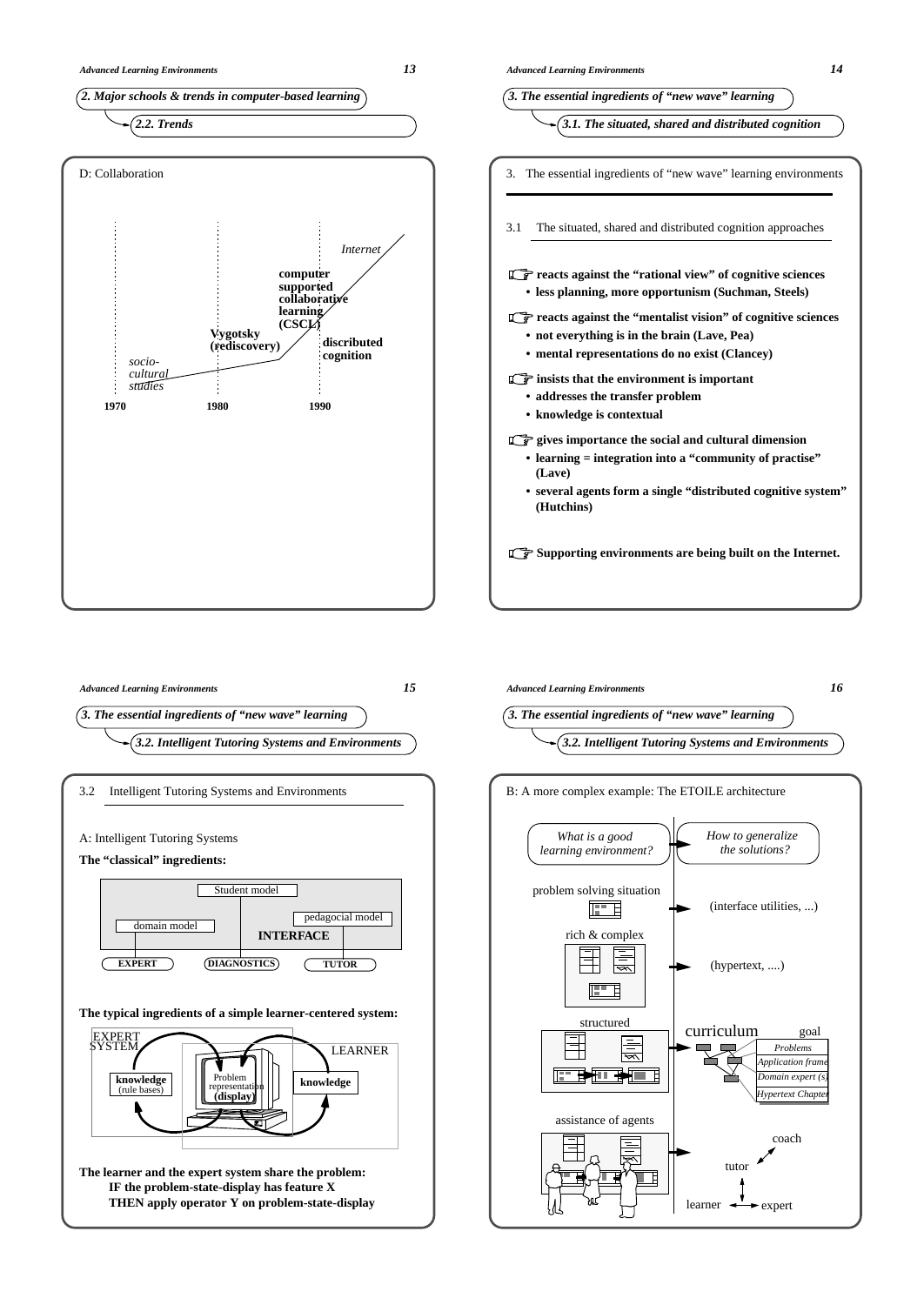



*4. "Light" approaches of interest to Internet providers/*

4.1 Instructional Design

## A: Example: Gagné's Theory

- **(1) Gain attention**
	- e.g. present a good problem, a new situation, use a multimedia advertisement.

*Advanced Learning Environments 20*

## **(2) Describe the goal:**

• e.g. describe the goal of a lesson (task,...), state what students will be able to accomplish and how they will be able to use the knowledge, give a demonstration if appropriate.

## **(3) Stimulate recall of prior knowledge**

• e.g. remind the student of prior knowledge relevant to the current lesson (facts, rules, procedures or skills). Show how knowledge is connected, provide the student with a framework that helps learning and remembering. Tests can be included.

# **(4) Present the material to be learned**

• e.g. text, graphics, simulations, figures, pictures, sound, etc. e.g. follow a consistent presentation style, chunking of information (avoid memory overload, recall information)

## **(5) Provide guidance for learning**

• e.g. presentation of content is different from instructions on how to learn. Should be simpler and easier that content. Use of different channel.

*3. The essential ingredients of "new wave" learning*

*3.2. Intelligent Tutoring Systems and Environments*

*Advanced Learning Environments 19*

## D: Intelligent Learning Environments in simple talk:

## **The Learner must be active**

• (again and always: people don't learn by browsing hypertext and by answering questions!)

# **A learning environment should be designed to be as powerful**

## **dedicated working environments.**

• It must be rich and complex reflecting the essential properties of what has to be learned.

## **The environment must be structured.**

- If the richness of a learning environment is a quality, its complexity may reduce learning.
- It must provide optimal learning conditions as a function of the learner's stage of knowledge.

# **Learning environments should be designed as hierarchical**

- **knowledge base generators**
- ... tools for thinking !

## **Learning environments should present knowledge as a communication system.**

• A learner must interact with agents, tutors, co-learners (real or artificial)

# Such environments do not exist on Internet (yet)

• The "artificial intelligence" part will be much less important than in traditional ITS systems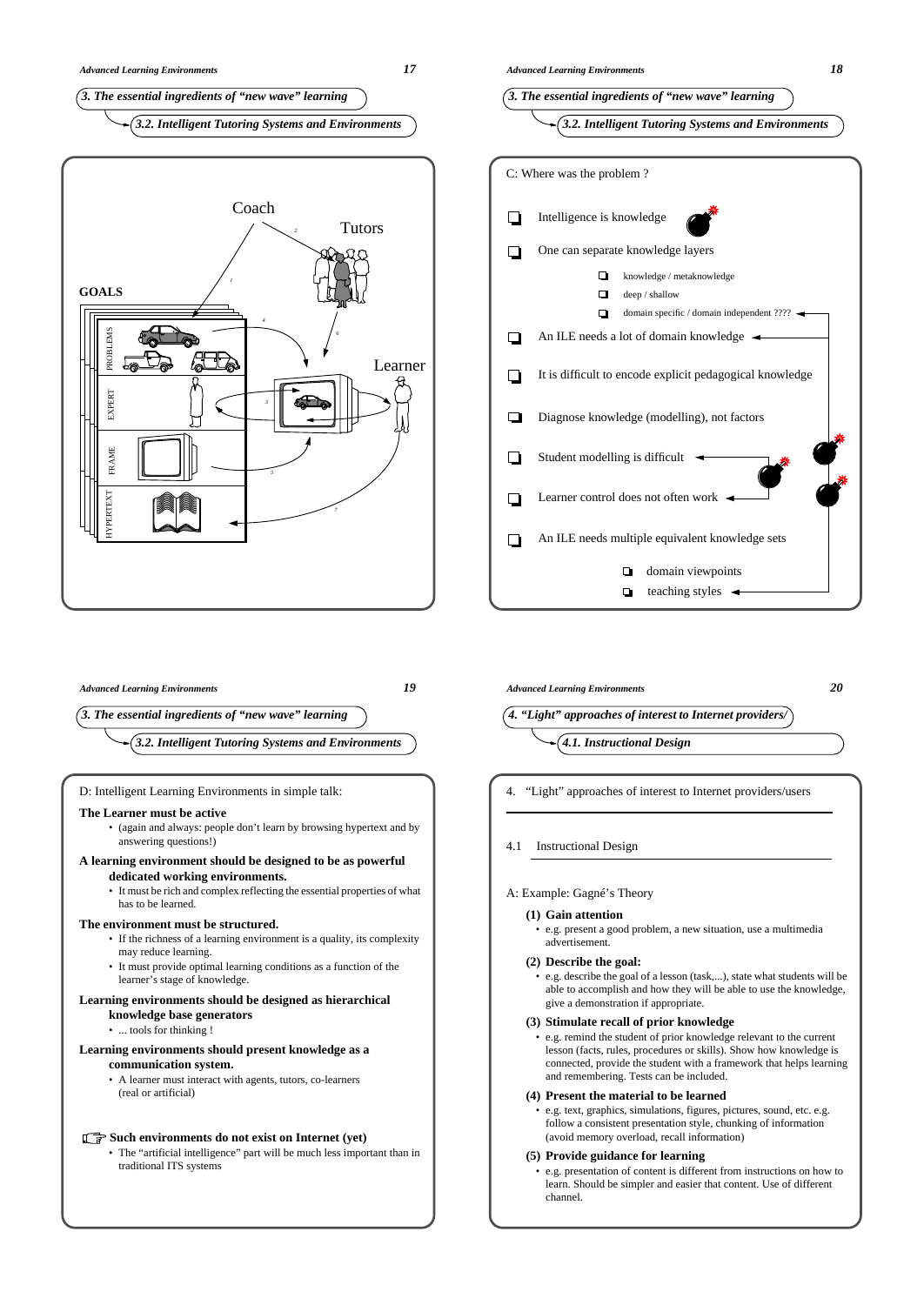*4. "Light" approaches of interest to Internet providers/*

*4.1. Instructional Design*

**(6) Elicit performance "practice"** let the learner do something with the newly acquired behavior, practice skills or apply knowledge

### **(7) Provide informative feedback**

• show correctness of the trainee's response, analyze learner's behavior (or let him do it), maybe present a good (step-by-step) solution of the problem

### **(8) Assess performance**

test if the lesson has been learned. also give sometimes general progress information

### **(9) Enhance retention and transfer:**

inform the learner about similar problem situations, provide additional practice. Put the learner in a transfer situation. Maybe let the learner review the lesson.

### **... other models exist**

## *4. "Light" approaches of interest to Internet providers/*

# *4.1. Instructional Design*

B: A general "Courseware" view for Internet-based teaching:

### Topics are:

- **Courseware =** *optimize access* **to edu "information"** • via an appropriate interface and structuring of the material
- **implementation of** *instructional strategies,* • i.e. sequencing of teaching materials
- **implementation of** *instructional tactics***, e.g.:**
- giving examples
- multiple choice questions
- asking the student to perform a task, etc.
- telling what learning strategy to adopt with some material
- **Learning material contains** *what has to be learned* **in a very broad sense (e.g. knowing what, knowing how).**
- It can be computational in various ways (exploratory hypertext, lesson & task oriented hypertext, simulation software, task solving environments, etc.)

## Web potential: For teachers, the focus shifts from *"information transfer"* **to**

*"organization of information access"* **+** *"organization of collaboration"***.**

*Advanced Learning Environments 23*

*4. "Light" approaches of interest to Internet providers/*

*4.2. Resource based, active learning put simply:*

4.2 Resource based, active learning put simply:

## **A constructionist approach (Kafai & Resnick)**

### **Constructionism is both:**

- a theory of learning and a strategy for education.
- Built on the "constructivist" theories of Jean Piaget

### **Central ideas:**

- Knowledge is not simply transmitted from teacher to student, but actively constructed by the mind of the learner.
- Children don't get ideas; they make ideas.
- Constructionism suggests that learners are particularly likely to make new ideas when they are actively engaged: ==> in making some type of external artifact (a robot, a Lego tower a computer program...)
- ==> which they can reflect upon and share with others.

### **constructionism involves two intertwined types of construction:** • (1) the construction of knowledge

• (2) in the context of building personally and socially meaningful artifacts.

*Advanced Learning Environments 24*

*5. So what does "advanced" mean ?*



5. So what does "advanced" mean ?

5.1 At technological and conceptual levels (up to you !)

**Fancy multimedia (Animation and 3D) instead of pictures Interaction instead of presentation Well structured presentation instead of simple manuals Simulation instead of description of processes Electronic tutors instead of simple feedback Micro-worlds instead of simple exercises Integration into practise instead of abstract learning Authenticity ("anchored instruction") Evaluation (make sure that transfer works, context) Cognitive Tool Design for conversation Cognitive apprenticeship Lifelong learning Participatory design .......**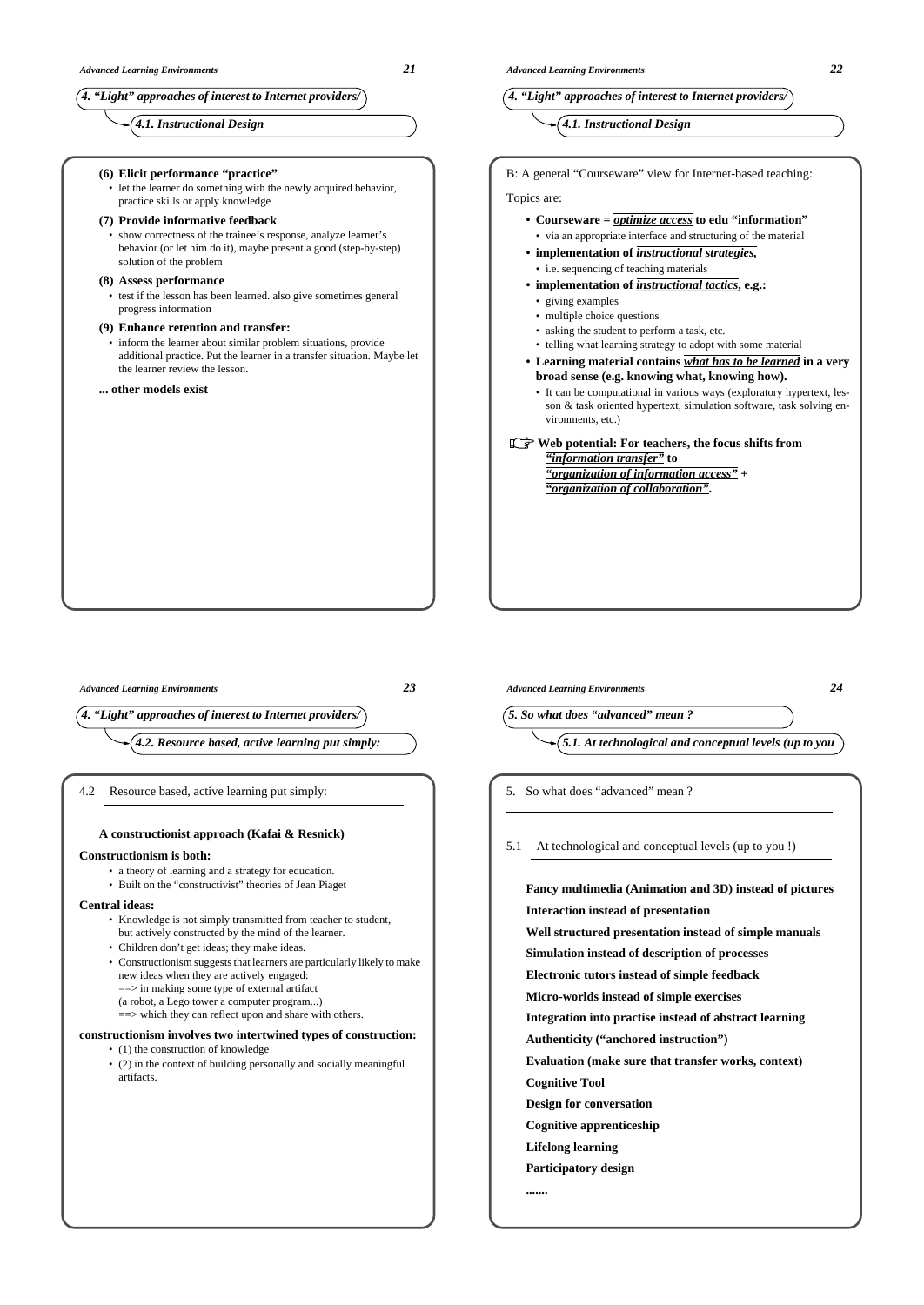

6.3 Case 3: Intelligent Agents (again)

**Next time !**



"situation" situation DO IT TRANSFER TRANSFER TRANSFER

**... involves among other things:**

- **1. Identification of problem's categories**
- **2. Construction of specific contextual knowledge**
- **3. Identification of new goals**
- **4. Modification of view points on a situation**
- **5. Extraction of general and abstract knowledge**

*Advanced Learning Environments 28*



Merrill M.D & Li Z. (1989) An instructional Design Expert System. Journal of Computer-Based Instruction, Vol. 16, 3, pp. 95-101.

B: Intelligent tutoring systems and advanced learning environments

Anderson, J., Boyle, C., Farrell, R. & Reiser, B. (1987). "Cognitive principles in the design of computer tutors", in P. Morris (ed.), Modeling Cognition. NY: John Wiley.<br>Anderson, J.R. (1984) Cognitive Psychology and Intelligent Tutoring. Proceedings of the Cognitive<br>Science Society Conference, Boulder, Colorado, pp.

- 
- Burton, R.T. (1982) Diagnosing bugs in a simple procedural skill. In Sleeman, D.H. and Brown J.S.<br>(Eds.) Intelligent Tutoring Systems. Academic Press, London<br>Clancey, W.J (1993) Guidon-Manage Revisited: A Socio-Technical S
- 
- York: Springer Verlag.<br>Koschelle, J. (1990) Designing for Conversations. Paper presented at the AAAI Syymposium on<br>Knowledge-Based Environments for Learning and Teaching, Standford,CA, March 90.<br>Roschelle, J. & Teasley S.D
- Berlin: Springer-Verlag Self, J.A. (1989) The case for formalising student models (and intelligent tutoring systems generally). Paper given at the 4th Conference on Artificial Intelligence and Education, Amsterdam, The
- Nether Terveen, L.G., Wroblewski, D.A. & Tighe S.N. (1991) Intelligent Assistance through Collaborative<br>Manipulation. Proceedings of the International Joint Conference on Artificial Intelligence<br>(IJCAI-91). pp. 9-14. Sidney, Aust

C: Collaboration, communication and virtual environments, Situated action, shared and distributed cognition

Ackermann Edith (1994), "Direct and Mediated Experience: Their Role in Learning", in R. Lewis and P. Mendelsohn (eds.) Lessons from Learning, Amsterdam: North-Holland, (IFIP TC3/WG3.3 Working Conference 1993), 13-22. Ackermann, Mark, S. (1994b). Augmenting the Organizational Memory: A Field Study of Answer